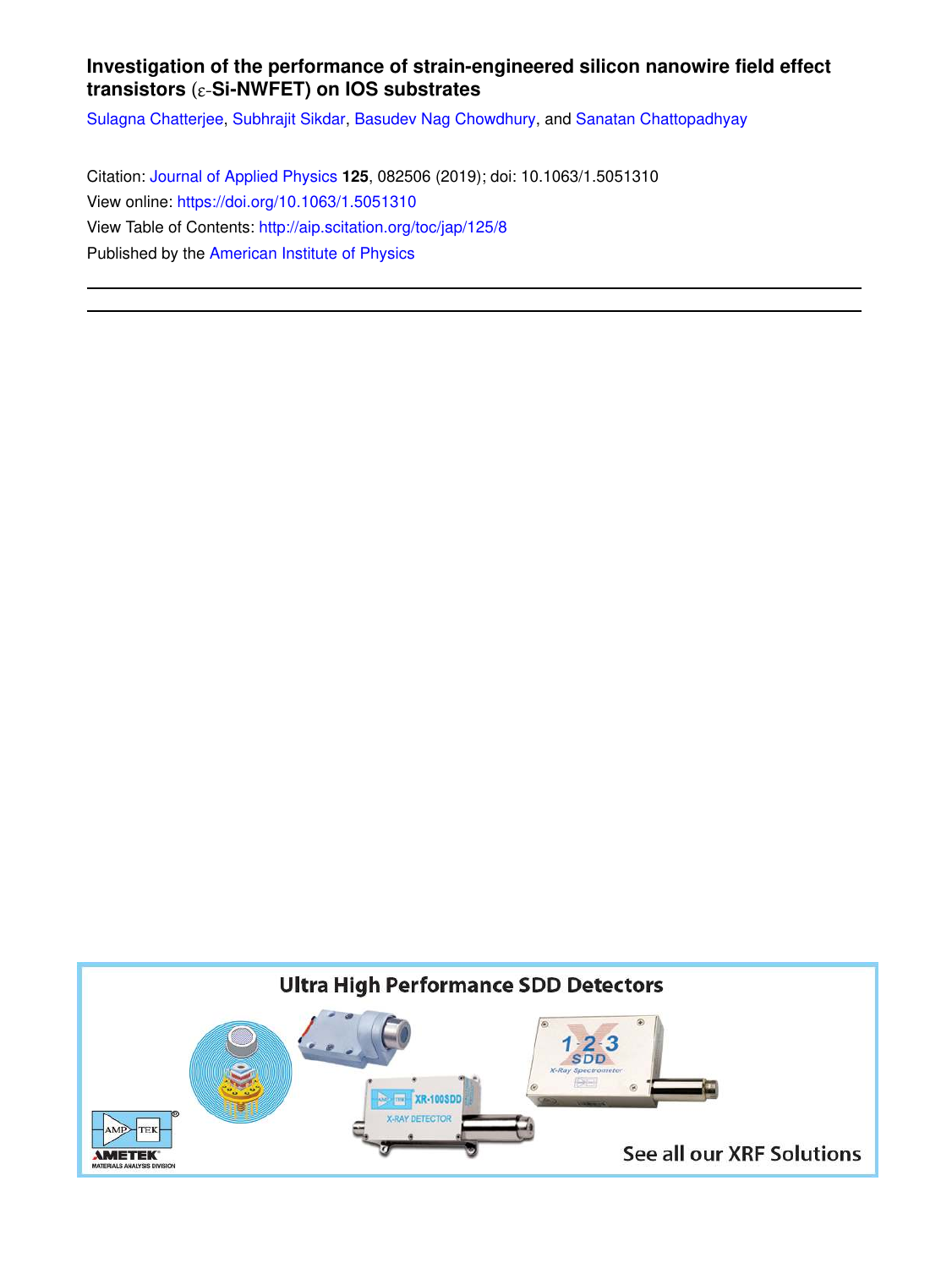# Investigation of the performance of strain-engineered silicon nanowire field effect transistors (ε-Si-NWFET) on IOS substrates

Cite as: J. Appl. Phys. 125, 082506 (2019); doi: 10.1063/1.5051310 Submitted: 7 August 2018 · Accepted: 28 October 2018 · Published Online: 4 December 2018



Sulagna Chatterjee, $^1$  Subhrajit Sikdar, $^2$  Basudev Nag Chowdhury, $^2$  and Sanatan Chattopadhyay $^{2,\mathtt{a}}$ 

#### AFFILIATIONS

<sup>1</sup>Centre for Research in Nanoscience and Nanotechnology, University of Calcutta, Kolkata, India <sup>2</sup>Department of Electronic Science, University of Calcutta, Kolkata, India

a)Email: scelc@caluniv.ac.in

### **ABSTRACT**

In the current work, a design space for developing the performance enhanced strain-engineered Si nanowire field-effect-transistors has been provided. The fraction of insertion of the nanowire channel into the Insulator-on-Silicon substrate with judicious selection of high-k gate insulators is used as the key design parameter. The combined effect of fractional insertion and gate insulators results in inducing stress into the nanowire channel and, depending on their selection, it changes from tensile to compressive. Such induced-stress alters the existing inherent phononic-stress, leading to the modification of the carrier transport in the device channel. The carrier transport behavior in such partially embedded nanowire FETs has been modeled by incorporating the relevant stress-related effects into the indigenously developed self-consistent quantum-electrostatic framework. These equations are solved by employing the non-equilibrium Green's function formalism. The study shows the phonon scattering under tensile strain to occur at the expense of electron energy; however, the electrons can also gain energy during such scattering in compressive stress. Thus, the device current has been observed to increase with tensile stress and it achieves relatively smaller values when the inherent tensile phononic stress is balanced by the induced compressive stress. However, the current is finally observed to increase once the compressive stress overcomes the inherent tensile phononic stress. In general, the present devices exhibit promising  $I_{on}/I_{off}$  ratio for all of the fractional insertions and gate dielectrics with a maximum  $I_{off}$  of <10 nA/µm, threshold voltage of sub-0.3 V, g<sup>m</sup> of ∼10<sup>4</sup> μ*S/*μ*m*, sub-threshold swing of ∼100 mV/dec, and drain-induced-barrier-lowering of ∼100 mV/V.

Published by AIP Publishing. https://doi.org/10.1063/1.5051310

#### I. INTRODUCTION

Nanowire field-effect-transistors (NWFETs) are the potential candidates for developing future nano-electronic devices and circuits. Significant effort has been made to develop a comprehensive understanding of the transport behavior of such quantum devices, $1-6$  and a few reports are also available on their successful fabrication.<sup>7-10</sup> However, several issues require to be addressed for the fabrication of reliable NWFETs with reproducible performance. The nanowires have extremely small dimensions with poor mechanical stability and therefore always require to be partially embedded into a substrate prior to going through the subsequent processing steps, relevant to FET fabrication. The future nanowire based circuits and systems demand the arrayed

growth of semiconductor nanowires on a substrat Such nanowires will also have to be electrically isolated from each other. Therefore, such array should be grown on an insulator and the relevant insulator should be grown on the Si substrate for costeffectiveness and process integrity. This leads to the formation of an Insulator-on-Silicon (IOS) substrate architecture. However, there will be an inherent mismatch of lattice and thermoelastic constants between the nanowires and substrates in which these are grown/embedded. This in general leads to the incorporation of a significant amount of stress into the nanowires. Such induced stress depends on the fraction of insertion of the nanowires into the IOS substrate and also on the choice of epitaxial insulators atop the underlying  $Si<sup>11</sup>$  Furthermore, the combination of materials in a FET device undergoes a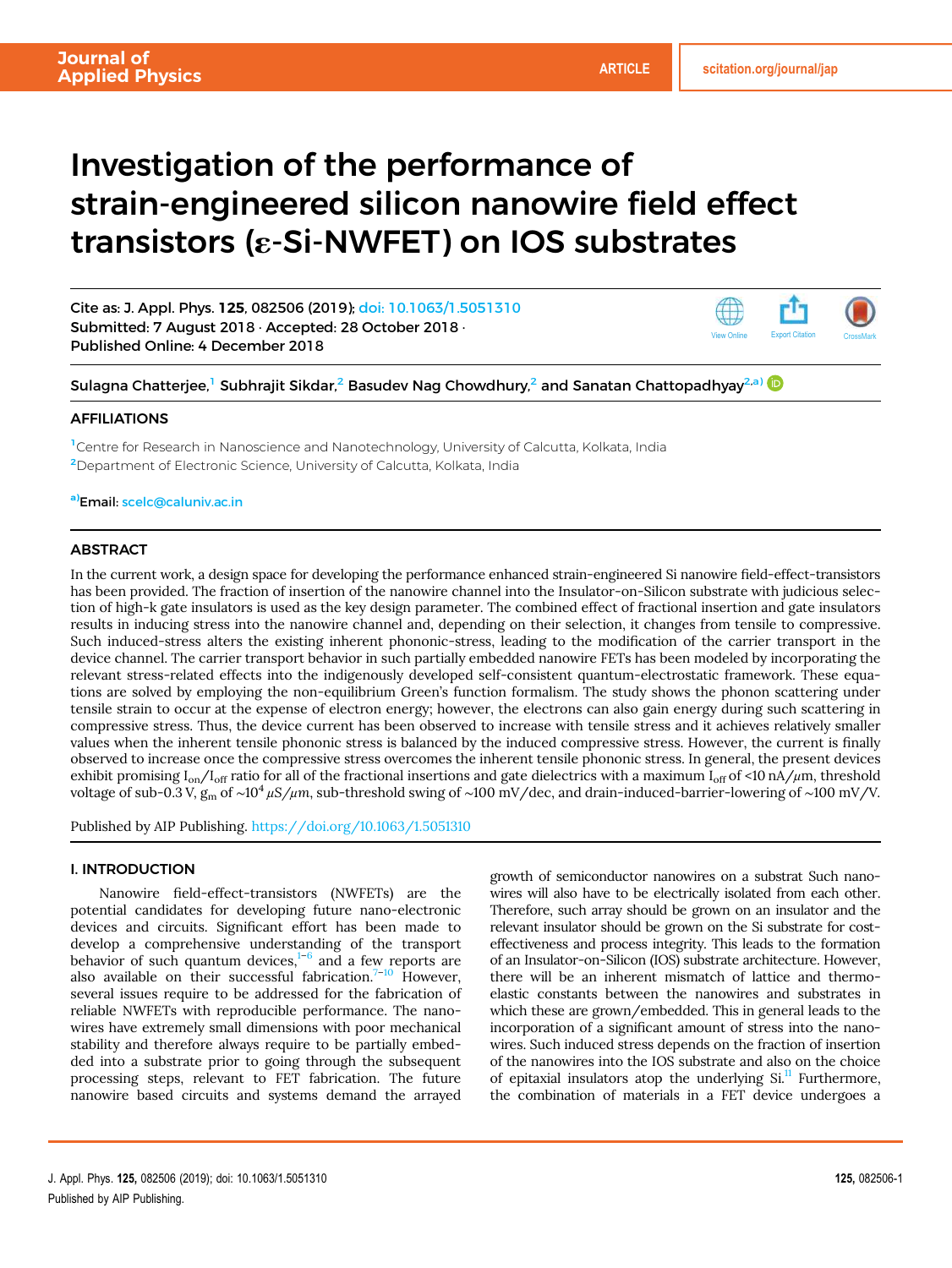sequence of thermal cycles, and therefore, a significant amount of process-induced stress may be incorporated during such device processing.<sup>12</sup> The subsequent engineering of induced stress is possible by appropriately choosing constituting materials of the FET, including high-k gate-insulators and silicide contacts. The nature and amount of such stress induced during the processing along with substrate induced stress in FET devices has already been reported. $11,12$ -

Also, since the nanowires have extremely small diameters, the transport model of such nanowire FETs requires in incorporating the quantum confinement effects apparent at such scale. In this context, the comprehensive transport models in the presence of electron-phonon scattering relevant to the nanowire FET devices have also been developed.16–<sup>18</sup> However, the impact of induced strain/stress on the transport behavior of nanowire FETs has not yet been considered in such models. The induced stress alters band structure, carrier mobility, and phonon modes in the channel of NWFETs, depending on the value and nature of the strain, and thus, it will have an immense impact on the carrier transport. It has been reported that the Si-nanowires of the [100] orientation will not have any stress-induced effect on its carrier effective mass.<sup>19</sup> However, such induced stress will impart the inherent lattice vibration which will lead to the modification of electron-phonon scattering. This, in turn, changes the effective carrier mobility in the nanowire channel. Therefore, for incorporating the effect of strain in NWFETs, the existing transport model needs to be modified through the change of relevant phonon-modes. It is worthy to mention that the strain in such devices can be engineered through the judicious selection of gate materials and the fraction of nanowire insertion into the IOS substrate.<sup>13</sup>

In the current work, an analytical full-quantum model for the transport of strained-Si NWFETs has been developed through the incorporation of the effects of stress-induced modification and imparted into the phononic vibration modes. In this context, the quantum-electrostatic equations relevant for the current NWFETs are formulated, and the effect of strain is included by considering the deformation potential for phonon modes. Such equations are selfconsistently solved by employing the non-equilibrium Green's function (NEGF) formalism, including electron-phonon scattering. The detailed studies are performed by estimating the conduction band energy, scattering-induced density of states, and the subsequent electrical performance parameter metrics of the strained-Si nanowire FETs, fractionally embedded into the IOS substrate. Emphasis has been given to investigate the impact of channel stress on Si-NWFET device performance by exploiting the controlled engineering of the fractionally inserted nanowire channel and its different high-k gate insulators.

#### II. THEORY

The schematic of NWFET fractionally embedded into the IOS substrate considered in the current work is shown in Fig. 1. The detailed description of such device structures along with its associated stress has already been reported. $\frac{11}{11}$  The modeling of transport behavior in the NWFETs including the effects of



FIG. 1. Schematic of the Si NWFETs with partially embedded nanowire channels into the IOS substrate.

electron-phonon scattering $16-18$  and source/drain contact resistance<sup>5</sup> has been elaborated by employing the relevant nonequilibrium Green's function (NEGF) formalism. However, the impact of induced stress on the performance of such devices is not yet available. In this context, the incorporation of such effects into the transport model can be performed by considering the relevant modification of Green's function due to stress related deformation. The atoms within the nanowire oscillate in discrete modes and excite/de-excite from one level to the other by absorbing/emitting a phonon, respectively. In a nanowire under strain/stress, such phonon modes get modified depending on the value as well as the nature of induced strain. This modifies the electronic transport along the device channel. The electronic transport in NWFETs is modeled by solving the quantum-electrostatic equations with a self-consistent approach and its details are available in the previous work.<sup>16–18,20</sup> The supply of electrons into a particular electronic state "*i*" is coming from the state itself, from all other possible states by absorbing/emitting phonons, and also from the source/drain reservoirs, which can be given by $18$ 

$$
i\hbar \frac{d}{dt}c_i = H_{\text{Iso}}c_i + \sum_{j,\alpha} \left( \tau_{ij}^{\alpha} c_j b_{\alpha} + \tau_{ji}^{\alpha}{}^* c_j b_{\alpha}^+ \right) + \sum_r \zeta_{ir} C_r, \tag{1}
$$

where *HIso* is the Hamiltonian of the isolated nanowire, *c<sup>i</sup>* and *C<sup>r</sup>* are the electron field operators at the *i*th and *r*th subband in the nanowire and the S/D reservoirs, respectively, and  $b_{\alpha}$ is the field operator for phonon at  $\alpha$ -mode with an angular frequency of  $\omega_a$ . The electron-phonon interaction potential is represented by  $\tau$ , and  $\zeta$  indicates the coupling of the nanowire with the S/D reservoirs. Similarly, the absorption/emission of phonons in a definite mode- $\alpha$  is given by

$$
i\hbar \frac{d}{dt}b_{\alpha} = \hbar \omega_{\alpha} b_{\alpha} + \sum_{i,j} \left( \tau_{ij}^{\alpha}{}^* c_i c_j^+ + \tau_{ji}^{\alpha}{}^* c_j c_i^+ \right). \tag{2}
$$

The interaction potential,  $\tau$ , for phonons is given by

$$
\tau = \mathbf{D}\Xi,\tag{3}
$$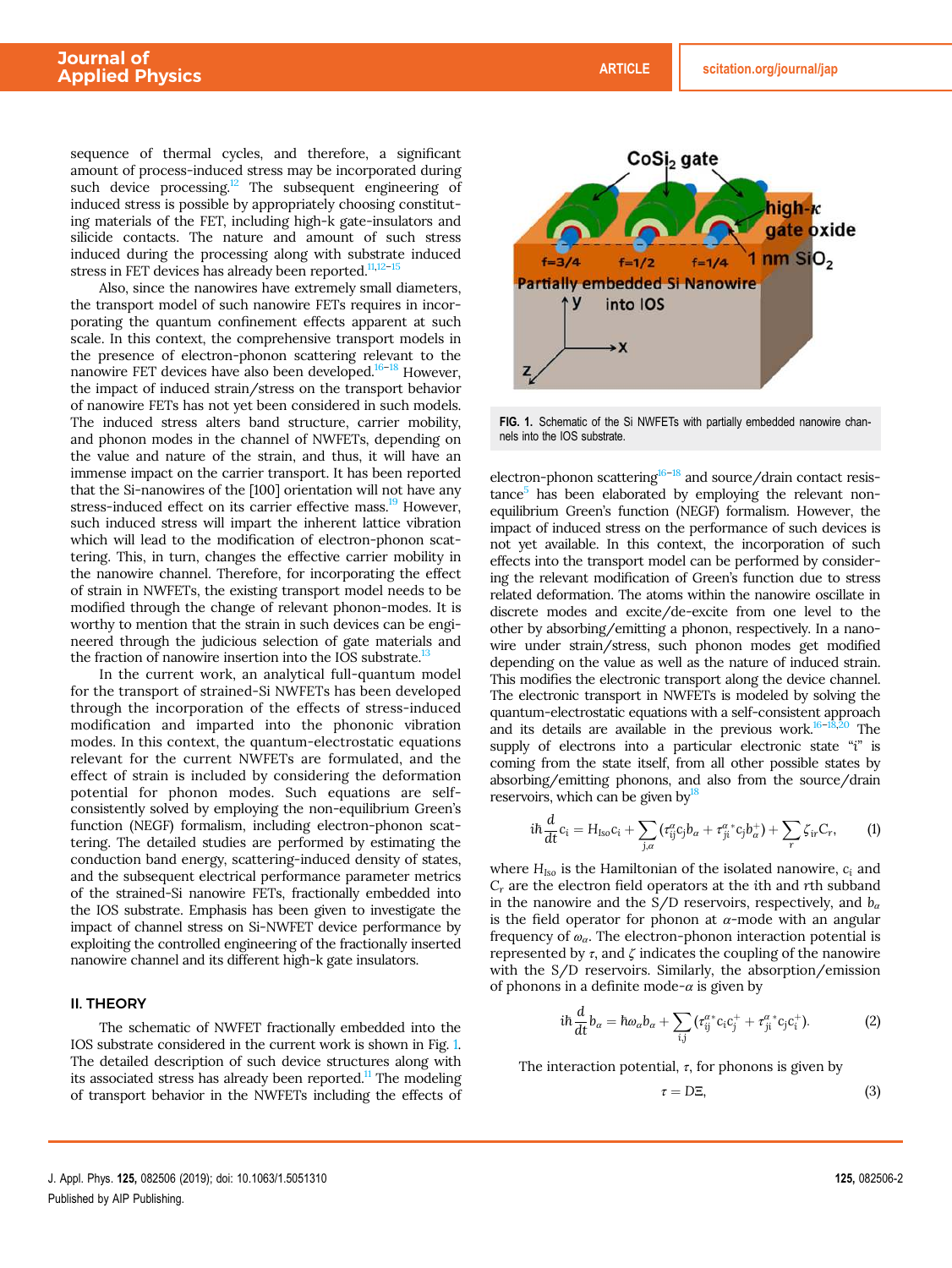$$
\Xi = \vec{\nabla} \cdot \vec{u} + \Xi_{\text{In}},\tag{4}
$$

where Ξ*In* is the net induced strain (both substrate and process induced).  $\vec{u}$  is the lattice displacement of the oscillating atoms with wave vector  $\vec{\beta}$  and can be expressed as

$$
\vec{u} = \vec{u}_0 e^{i(\vec{\beta}\cdot\vec{r}-\omega t)} + \vec{u}_0^* e^{-i(\vec{\beta}\cdot\vec{r}-\omega t)}, \tag{5}
$$

where  $\vec{u}_0$  is approximated to be that for an Einstein oscillator as

$$
\vec{u}_0 = \hat{v} \sqrt{\frac{\hbar \omega f_{BE}(\omega)}{2\rho \Omega \omega}} \left( \frac{\frac{1}{\sqrt{2}}}{\pm \frac{1}{\sqrt{2}}} \right), \tag{6}
$$

where  $\hat{v}$  is the polarization vector,  $\rho$  is the mass density,  $\Omega$  is the normalization volume,  $f_{BE}(\omega)$  is the Bose-Einstein distribution function for phonons at room temperature, and the "+" and "−" signs stand for acoustic and optical phonons, respectively. The equations can be solved to obtain the device Green's function matrix as<sup>1</sup>

$$
[G(E)] = (E[I] - [H_{Iso}] - [\Sigma_R] - [\Sigma_{Sc}])^{-1}.
$$
 (7)

In addition, the local density of states (LDOS) for reservoirs (i.e., source and drain) and phonon scattering at each node of the nanowire channel are given by, respectively,

$$
D_R(E) = \frac{i}{2\pi a} G(E)(\Sigma_R - \Sigma_R^+) G^+(E), \qquad (8a)
$$

$$
D_{\rm Sc}(E) = \frac{i}{2\pi a} G(E)(\Sigma_{\rm Sc} - \Sigma_{\rm Sc}^+) G^+(E), \tag{8b}
$$

where *a* is the grid spacing. Finally, the 1D carrier density in the *n*th subband is obtained to be

$$
n_{1D}^n = \int [D_S^n(E)f(E - E_{fS}) + D_D^n(E)f(E - E_{fD}) + D_{Sc}^n(E)]dE, \qquad (9)
$$

where  $D_S^n(E)$  and  $D_D^n(E)$  represent the LDOS in the nanowire channel due to source and drain contacts, respectively, and  $D_{Sc}^{n}(E)$  is the LDOS due to electron-phonon scattering.  $f(E - E_{fS})$  and  $f(E - E_{fD})$  are the corresponding Fermi-Dirac distribution functions. The 1D carrier density is then incorporated into Poisson's equation for source/channel/ drain potential  $(\phi)$  after integrating it over the volume of a grid, by using the closure property of the transverse wave function, which gives rise to

$$
\oint (\varepsilon \vec{\nabla} \phi) \cdot d\vec{S} = -qa \sum_{n} n_{\text{ID}}^{n}, \tag{10}
$$

where  $\varepsilon$  is the permittivity of the constituent materials of the MOSFET and *q* is the electronic charge. For the gate architecture of cylindrical NWFETs with fractionally inserted channels, Eq. (10) leads to

$$
\left[\frac{\partial^2}{\partial z^2} - \frac{2}{R^2} \frac{\varepsilon_{\rm Ox}}{\varepsilon_{\rm NW}} \frac{1}{\ln\left(1 + t_{\rm Ox}/R\right)}\right] (\phi - V_g) = \frac{e}{\varepsilon_{\rm NW} (\pi - \theta) R^2} \sum_n n_{\rm ID}^n,\tag{11}
$$

where  $\theta = \cos^{-1}(1-2f)$ , *f* being the fraction of nanowire diameter inserted into the substrate. In the current work, the nanowire axis, i.e., the transport direction is considered to be along the z axis.

The cross section of such a fractionally inserted nanowire is schematically shown in Fig. 2. The embedded fraction of the nanowire into the substrate is assumed to be 25%, 50%, and 75% of its diameter in the present study. Therefore, the fraction, *f*, determines the geometric structure of the gate and effective channel cross section for the NWFETs in the current work. Equation (11) can be solved to get potential values at each node of the nanowire channel, which is then put into Eq. (1) to obtain *HIso*. The process is run until a selfconsistency is achieved between the quantum and the electrostatic interactions. Consequently, the current components at each terminal are obtained as  $18$ 

$$
[\mathrm{I}]_l = \frac{e}{h} \int \left\{ \left[ \sum_l^{in} (\mathrm{E}) [\{i[G(\mathrm{E}) - \mathrm{G}^+(\mathrm{E})]\} - [\Gamma_l(\mathrm{E})] [n(\mathrm{E})] \right\} d\mathrm{E}, \quad (12)
$$

where  $\left[\sum_{l}^{in}(E)\right]$  and  $\left[\Gamma_{Sc}(E)\right]$  denote the in-scattering function and outflow matrix, respectively. The net device current is then obtained by summing up all such current components. The components of the effective mass tensor are taken from Refs. 5 and 21 for the present calculation.

#### III. RESULTS AND DISCUSSION

The analytical model has been calibrated with the available experimental data for the device with similar geometry and dimensions as reported in Ref. 22. The transfer characteristics of a 10-nm channel length Ω-gate FET with a channel diameter of 10 nm and the <100> orientation are calculated and calibrated with the experimental values reported in Ref. 22. Such calibration is performed by incorporating the exact



FIG. 2. Schematic representation of the fraction,  $f$ , of nanowire diameter inserted into IOS as the design parameter for the geometric structure of transistor gate and effective channel cross section.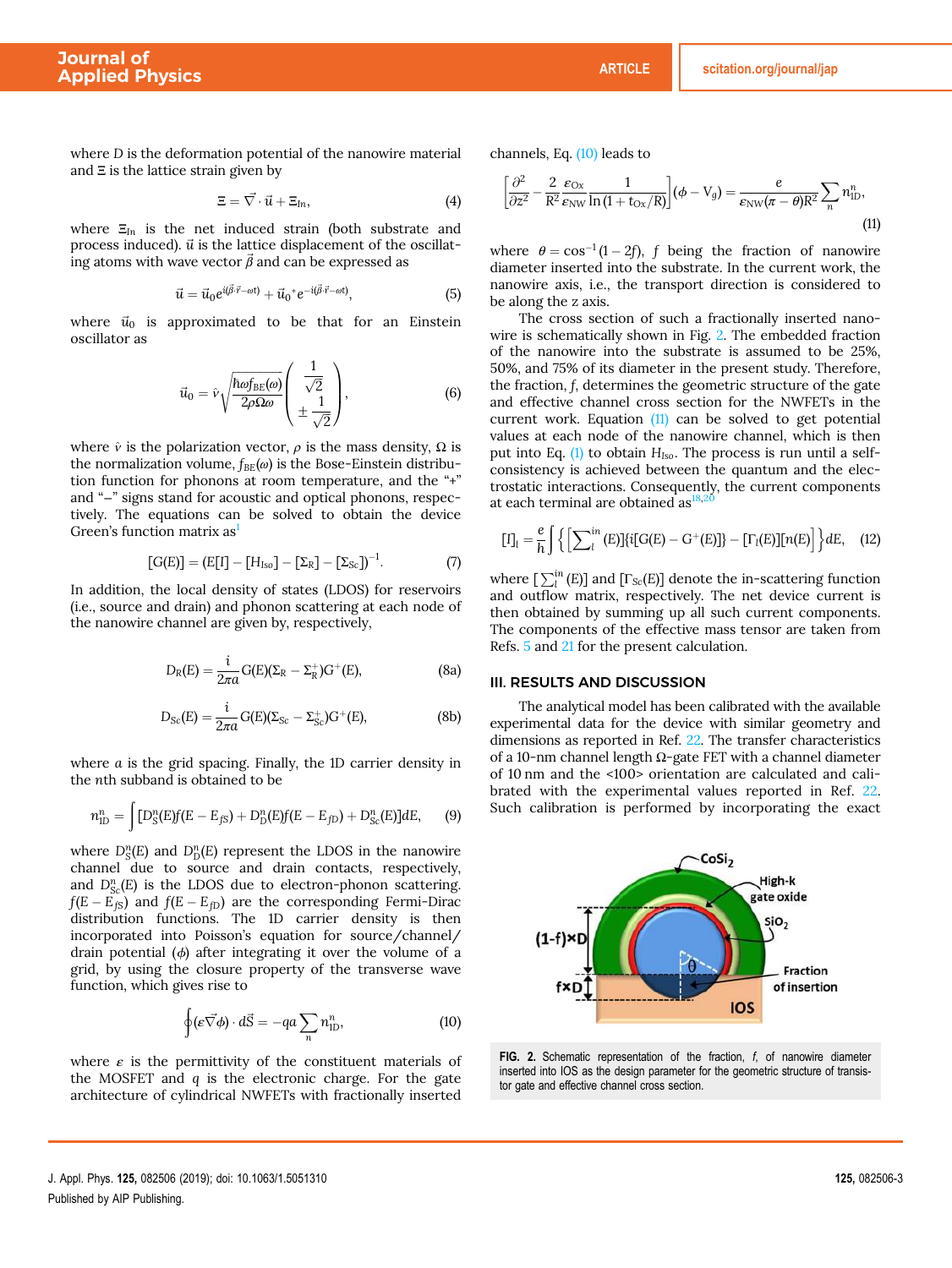

FIG. 3. Calibration of the developed theoretical model by comparing the results obtained from the theory (continuous lines) with the experimental data (scattered points) of Ref. 22.

device geometry and materials along with other relevant device parameters as reported in the experimental work. The comparative plots in Fig. 3 indicate a considerable agreement between the experimental data and theoretical values. Once the model is calibrated, then the currentvoltage characteristics of Si-NWFETs with various fractions of insertion into IOS (Fig. 1) have been calculated. The channel length is taken to be 10 nm to consider the ballistic transport, and a diameter of 3 nm is taken into account for considering the quantum confinement effects, since such lateral extension is below the excitonic Bohr radius of  $Si^{23}$ . The effective oxide thickness is assumed to be 2.11 nm.<sup>11</sup>

The stress induced into the current device structure arises from both the gate dielectrics and due to the fractional insertion of the nanowire channel into the IOS. The net amount of such induced stress for the current nanowire device dimension is calculated by following the previously reported approach.<sup>11</sup> In the current work,  $La_2O_3$ ,  $Si<sub>3</sub>N<sub>4</sub>$ , HfO<sub>2</sub>, and TiO<sub>2</sub> have been considered as gate insulators over the nanowire channel which is embedded into the  $Al_2O_3$  IOS substrate. The estimated induced stress values are summarized in Table I, which are subsequently used for calculating the device parameters. Such stress values in Table I indicate its variation from tensile to

TABLE I. Summary of the net stress ("+" stands for tensile and "−" for compressive) induced into the Si nanowire channel.

|                                | Net stress in the Si nanowires (GPa) |           |           |  |  |
|--------------------------------|--------------------------------------|-----------|-----------|--|--|
|                                | $f = 1/4$                            | $f = 1/2$ | $f = 3/4$ |  |  |
| La <sub>2</sub> O <sub>3</sub> | $+2.648$                             | $+0.402$  | $-0.468$  |  |  |
| $Si_3N_4$                      | $+1.948$                             | $-0.082$  | $-0.741$  |  |  |
| HfO <sub>2</sub>               | $+0.964$                             | $-0.716$  | $-1.175$  |  |  |
| TiO <sub>2</sub>               | $+0.197$                             | $-1.560$  | $-1.911$  |  |  |

compressive, depending upon the simultaneous selection of substrate, process parameters, use of gate dielectrics, and fraction of insertion.

Figure  $4(a)$  shows the plots of variation of conduction band potential along the channel for different gate dielectrics and fraction of insertions without the application of any bias. The variation of conduction band with induced stress is observed to be almost negligible since the [100] Si nanowires have almost no impact of stress on its band curvature.<sup>19</sup>

Figure 4(b) shows the variation of local density of states (LDOS) (dotted lines) relevant to the electron-phonon scattering at the middle of the nanowire channel with its fraction of insertion into the IOS. It also shows the dependence of such LDOS for the use of different high-k gate dielectrics. The induced stress modifies lattice vibration and hence the phonon modes which control the net scattering probability. The "bar plots" represent the concentration of phononscattered electrons.

At this point, it is to be mentioned that an atom excites from its ground state to a higher state by absorbing a phonon through a corresponding dissipation of electron energy. Consequently, as the average inter-atomic distance becomes larger in such an excited state in comparison to the ground state, phonon interaction potential inherently plays the role of an equivalent tensile strain. However, when it de-excites to the ground state with the compressed inter-atomic distance, the electrons may gain energy from emitted phonons.<sup>18</sup> Therefore, under tensile stress, the electrons lose energy during phonon-scattering and hence higher scattering leads to current reduction. Similarly, in compressive stress, the phonons may supply energy to the electrons which leads to a current enhancement.

The variation of output characteristics of the partially embedded nanowire FETs with different high-k gate dielectrics is plotted in Figs.  $5(a)$ – $5(c)$ , for the nanowire channels with 25%, 50%, and 75% insertion into the IOS substrate, respectively. Such current values are normalized to the corresponding effective gate perimeters. For the 25% inserted nanowire channel, the induced stress is tensile in nature ranging from 0.20 GPa to 2.65 GPa, and the increase of drain current is observed to be trivial.

However, such induced stress has a significant impact on the drain current of 50% and 75% inserted device channels. For the 75% inserted channel, the induced stress is compressive in nature which increases from  $0.468$  GPa for  $La<sub>2</sub>O<sub>3</sub>$ to a stress value of 1.911 GPa for  $TiO<sub>2</sub>$  (Table I). Interestingly, the drive current, within the voltage range considered, is observed to decrease up to a stress value of 1.175 GPa and then, it increases with increasing stress. It should be noted that the drive current systematically increases, although marginally, with tensile strain; however, such systematic variation is not observed for the compressive strain. This is attributed to the inherently existing phononic tensile stress which is initially getting balanced by the induced compressive stress. During such a range of induced stress, the drive current decreases. However, when the induced compressive stress overcomes the inherent phononic tensile stress, then it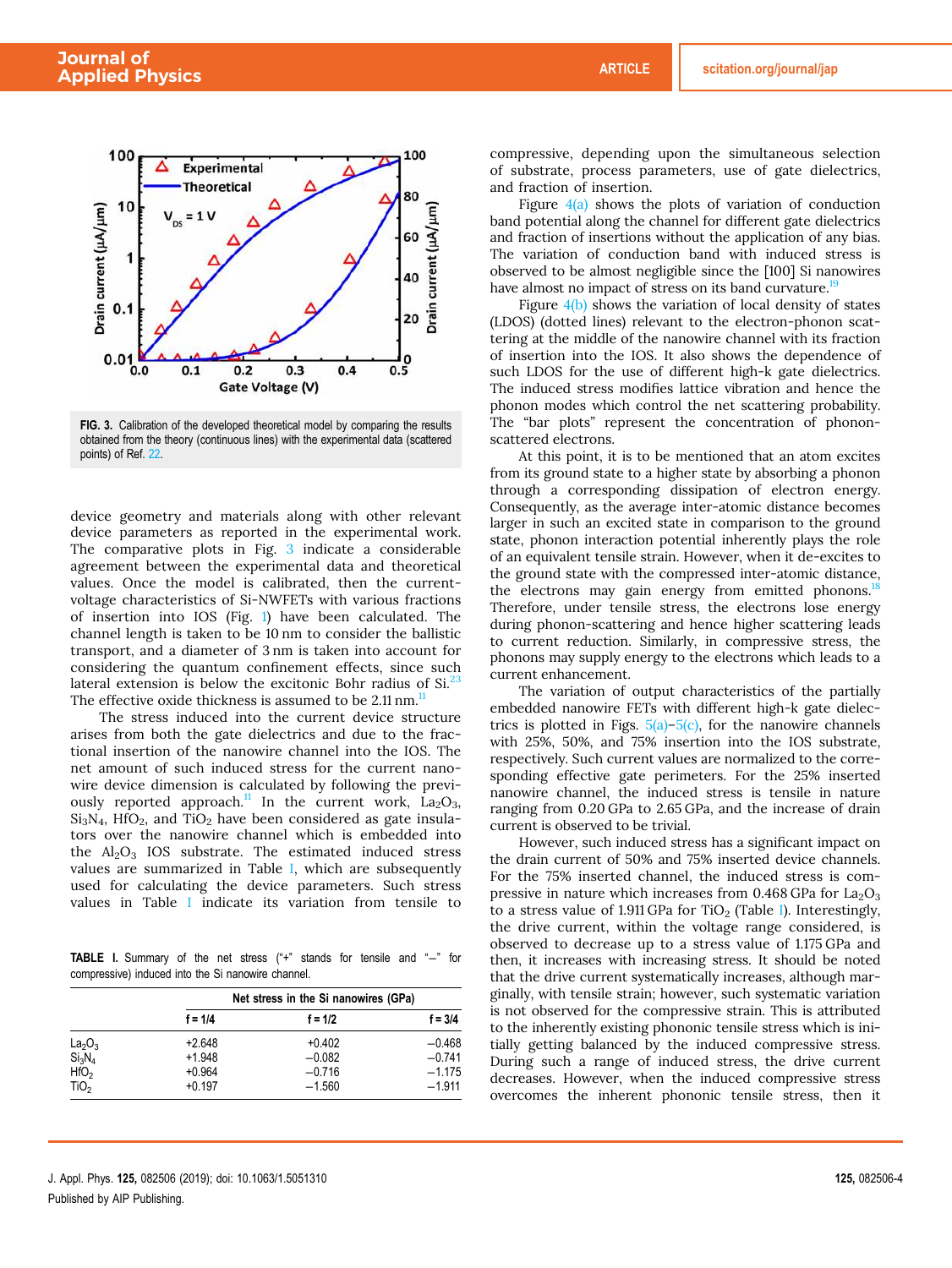

FIG. 4. Plots of (a) conduction band potential along the nanowire channel and (b) concentration (bars) and DOS as a function of energy (dotted lines) of the phononscattered electrons with the fraction of insertion of nanowire channels for different high-k materials.

effectively enhances the current. Such observation exactly corroborates with the results obtained in Fig. 4(b).

In contrast, for the 50% inserted channel, the induced stress is observed to change from tensile to compressive for

the use of different gate dielectrics. However, the variation of drive current is observed to be similar to that of the 75% inserted channel. For  $La_2O_3$ , the stress is tensile and the drive current is the maximum. However, for  $Si<sub>3</sub>N<sub>4</sub>$ , the induced



FIG. 5. The plots of output characteristics of the nanowire FETs for (a) 1/4th insertion, (b) 1/2 insertion, and (c) 3/4th insertion.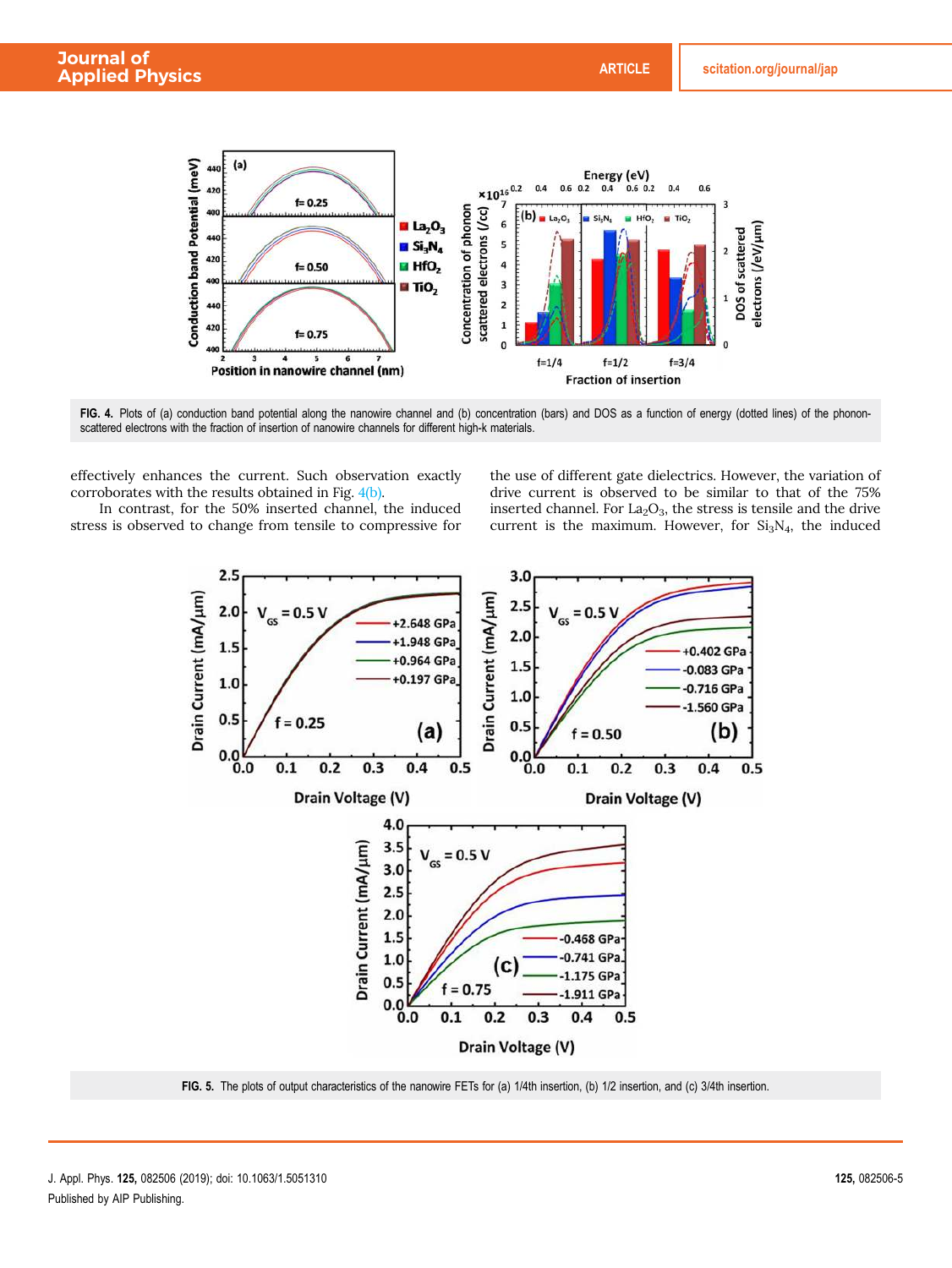compressive stress is nominal, and thereby, the current is slightly less. When the induced compressive stress is of a similar order of the phononic tensile stress, then the net effective stress is almost zero, which results in the minimum drive current.

The transfer-characteristics (in both the logarithmic and linear scales) of the strained-Si nanowire FETs are plotted in Figs.  $6(a)$ – $6(c)$  for the nanowire channels with fractional insertions of 25%, 50%, and 75%, respectively.

The corresponding performance parameters for the strained-Si nanowire FETs including the on-currentto-off-current ratio  $(I_{on}/I_{off})$ , threshold voltage (V<sub>Th</sub>), trans-conductance  $(g_m)$ , sub-threshold swing (SS), and draininduced-barrier-lowering (DIBL) are plotted in Figs.  $7(a)$ – $7(e)$ , respectively, representing their variation with the induced stress for different fractional insertions.

For an increase of tensile stress from 0.20 GPa to 2.65 GPa in the 25% inserted channel, the on-current is observed to increase marginally from  $2.26 \text{ mA}/\mu\text{m}$  to  $2.27 \text{ mA}/\mu\text{m}$ ; however, the off-current is increased from  $5.80 \mu A/\mu$ m to  $8.75 \mu A/\mu$ m, respectively [Fig. 6(a)]. Therefore, the on-current enhancement is <1%, whereas the off-current enhancement is >50% in the range of induced stress considered. However, for the 50% fractionally inserted channel, the nature as well as the value of induced stress has been observed to change from tensile to compressive in the range of +0.40 GPa to −1.56 GPa (Table I). The relevant on-current and off-current enhancements compared to their minimum values are found to be 8.75% and 14.5%, respectively. Also, for the 75% inserted channel, the induced stress is compressive in nature with the respective enhancements of ∼90% and 140%. Therefore, it is apparent from such observations that the 50% and 75% inserted channel devices will exhibit superior performance in terms of on-current to off-current ratio  $(I_{on}/I_{off})$ , which has been depicted in Fig. 7(a).

The maximum  $I_{on}/I_{off}$  is obtained for the 50% and 75% inserted channels with a compressive stress in the range of 0.716 GPa to 1.175 GPa. The threshold voltage [Fig. 7(b)] in such partially embedded Si-NWFETs is observed to vary in the range of 177 mV to 200 mV for tensile stress and under compression, it varies from 200 mV to 250 mV. The normalized trans-conductance for the 25% fractionally inserted channel marginally changes from  $7.3 \times 10^3 \mu\text{S/m}$  to  $7.9 \times 10^3 \mu\text{S/m}$ ; however, it varies considerably from  $8.2 \times 10^3 \mu\text{S}/\mu\text{m}$  to  $1.3 \times 10^4 \,\mu\text{S/m}$  for the 50% and 75% insertion [Fig. 7(c)]. The maximum  $g_m$  among all of the embedded fraction and gate insulator combinations is obtained for the highest compressive stress of 1.9 GPa.

The value of SS is observed to vary from 100 mV/dec to 125 mV/dec for the considered gate and substrate materials. The relatively higher value of SS is attributed to the consideration of inherent electron-phonon scattering in such



FIG. 6. The plots of transfer characteristics of the nanowire FETs for (a) 1/4th insertion, (b) 1/2 insertion, and (c) 3/4th insertion.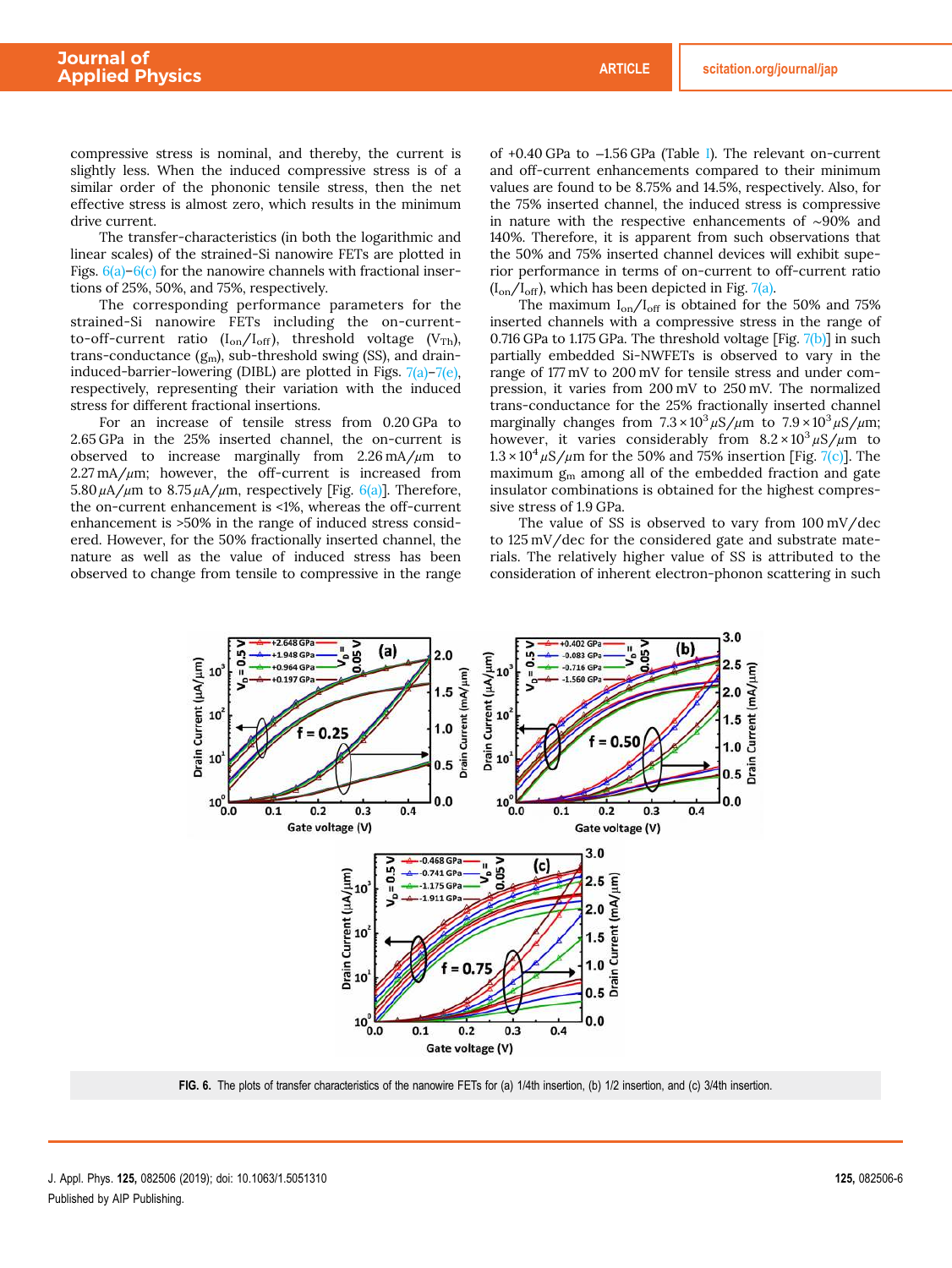

FIG. 7. The variation of (a)  $I_{on}/I_{off}$ , (b) threshold voltage (V<sub>Th</sub>), (c) trans-conductance (g<sub>m</sub>) normalized to gate perimeter, (d) sub-threshold swing (SS), and (e) DIBL of the Si-NWFETs with induced stress for various fractional insertions of the nanowire channel into IOS.

devices. In this context, it should be mentioned that the ideal value of SS (60 mV/dec) can be attained when such scattering events are neglected. $24$  However, in the presence of scattering, the SS value has been obtained to be 150 mV/dec when the strain effects are not incorporated [i.e.,  $\Xi_{In} = 0$  in Eq. (4)],

and thus, the study suggests that the induced stress improves the speed of such embedded channel NWFETs. The plots of DIBL values show a nominal variation for the combination of fractional insertions and gate dielectrics considered in the current work. The overall electrical performance parameters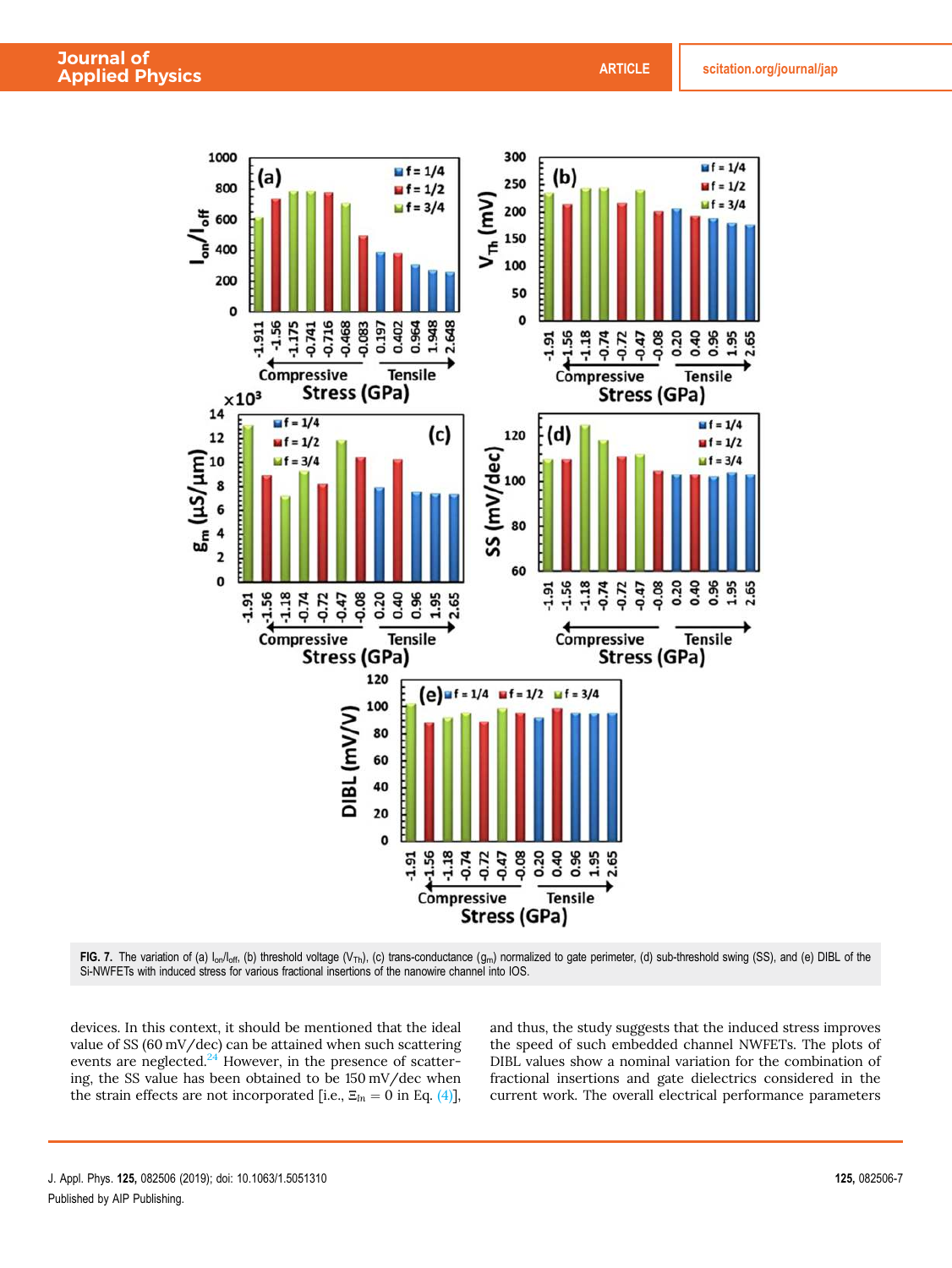TABLE II. Comparison of electrical performance parameters of Si NWFETs with partially embedded nanowire channels into the IOS substrate.

|                                 |                                | Electrical performance parameters |                |                       |                                              |                  |  |
|---------------------------------|--------------------------------|-----------------------------------|----------------|-----------------------|----------------------------------------------|------------------|--|
| <b>Fraction of</b><br>insertion | Gate<br>dielectrics            | $V_{\text{Th}}$<br>(mv)           | SS<br>(mV/dec) | <b>DIBL</b><br>(mV/V) | $g_m$<br>$(\mu$ S/ $\mu$ m) ×10 <sup>3</sup> | $I_{on}/I_{off}$ |  |
| $f = 0.25$                      | La <sub>2</sub> O <sub>3</sub> | 177                               | 103            | 95                    | 7.3                                          | 260              |  |
|                                 | Si <sub>3</sub> N <sub>4</sub> | 180                               | 104            | 95                    | 7.4                                          | 271              |  |
|                                 | HfO <sub>2</sub>               | 188                               | 102            | 95                    | 7.5                                          | 306              |  |
|                                 | TiO <sub>2</sub>               | 206                               | 103            | 92                    | 7.9                                          | 389              |  |
| $f = 0.50$                      | $La_2O_3$                      | 193                               | 103            | 99                    | 10.2                                         | 380              |  |
|                                 | Si <sub>3</sub> N <sub>4</sub> | 201                               | 105            | 95                    | 10.4                                         | 494              |  |
|                                 | HfO <sub>2</sub>               | 216                               | 111            | 89                    | 8.2                                          | 775              |  |
|                                 | TiO <sub>2</sub>               | 213                               | 110            | 88                    | 9.0                                          | 736              |  |
| $f = 0.75$                      | $La_2O_3$                      | 240                               | 112            | 99                    | 12                                           | 706              |  |
|                                 | Si <sub>3</sub> N <sub>4</sub> | 244                               | 118            | 95                    | 9.3                                          | 787              |  |
|                                 | HfO <sub>2</sub>               | 243                               | 125            | 92                    | 7.2                                          | 788              |  |
|                                 | TiO <sub>2</sub>               | 235                               | 110            | 102                   | 13.1                                         | 615              |  |

for the partially embedded channel Si-NWFETs are summarized in Table II.

#### IV. CONCLUSIONS

The current work investigates the performance of strain engineered Si-NWFETs for the nanowire channels with various fractional insertions into the IOS substrates and different high-k gate insulators including  $La_2O_3$ ,  $Si_3N_4$ ,  $HfO_2$ , and  $TiO_2$ . The electrical performance parameters such as drive current (I<sub>on</sub>), off-current (I<sub>off</sub>), I<sub>on</sub>/I<sub>off</sub>, threshold voltage (V<sub>Th</sub>), SS, g<sub>m</sub>, and DIBL have been extensively studied as the function of amount and nature of the induced stress. The analytical model for estimating the device current and its associated device physics has been developed by solving the quantum-electrostatic equations self-consistently through the formalism of non-equilibrium Green's function (NEGF). The impact of stress, induced due to partial embedding of the nanowires into IOS and the use of high-k gate dielectrics, has been incorporated in such a model. The current model modifies the phononic strain, inherently present in the lattice of Si by the substrate and process induced stress.

The conduction band energy and scattering-induced density of states are studied in detail in correlation with the incorporated stress. The energy of electrons is dissipated due to phonon scattering under tensile stress and it increases with compressive stress. The device current increases with tensile stress due to the reduced scattering-LDOS, and it also increases under net compression, however, due to energy gain by the electrons from phonons. In general, the current devices exhibit a promising  $I_{on}/I_{off}$  ratio for all of the fractional insertions and gate dielectrics with a maximum  $I_{off}$  of <10 nA/ $\mu$ m, threshold voltage of sub-0.3 V, g<sup>m</sup> of ∼10<sup>4</sup> μ*S/*μ*m*, SS of ∼100 mV/dec, and DIBL of ∼100 mV/V. Therefore, the current work provides a design guideline for performance enhanced strain-engineered Si-NWFETs by controlling its fractional insertion into the IOS substrate and appropriate use of gate insulators.

#### **REFERENCES**

<sup>1</sup>S. Datta, "Nanoscale device modeling: The Green's function method," Superlattices Microstruct. 28, 253-278 (2000).

2 J. Wang, E. Polizzi, and M. Lundstrom, "A three-dimensional quantum simulation of silicon nanowire transistors with the effective-mass approximation," J. Appl. Phys. 96, 2192–2203 (2004).

3 R. Venugopal, Z. Ren, S. Datta, M. Lundstrom, and D. Jovanovic, "Simulating quantum transport in nanoscale transistors: Real versus modespace approaches," J. Appl. Phys. 92, 3730–3739 (2002).

<sup>4</sup>M. Luisier, A. Schenk, and W. Fichtner, "Quantum transport in two- and three-dimensional nanoscale transistors: Coupled mode effects in the nonequilibrium Green's function formalism," J. Appl. Phys. 100, 043713 (2006).

5 B. Nag Chowdhury and S. Chattopadhyay, "Investigating the impact of source/drain doping dependent effective masses on the transport characteristics of ballistic Si-nanowire field-effect-transistors," J. Appl. Phys. 115, 124502 (2014).

<sup>6</sup>M. Luisier, "Atomistic simulation of transport phenomena in nanoelectronic devices," Chem. Soc. Rev. 43, 4357–4367 (2014).

<sup>7</sup>W. Lu, P. Xie, and C. M. Lieber, "Nanowire transistor performance limits and applications," IEEE Trans. Electron Devices 55, 2859–2876 (2008).

8 Y. Cui, Z. Zhong, D. Wang, W. U. Wang, and C. M. Lieber, "High performance silicon nanowire field effect transistors," Nano Lett. 3, 149–152 (2003).

<sup>9</sup>N. Singh, A. Agarwal, L. Bera, T. Liow, R. Yang, S. Rustagi *et al.*, "High-performance fully depleted silicon nanowire (diameter/spl les/5 nm) gate-all-around CMOS devices," IEEE Electron Device Lett. 27, 383–386

(2006). <sup>10</sup>R. Wang, H. Liu, R. Huang, J. Zhuge, L. Zhang, D.-W. Kim *et al.*, "Experimental investigations on carrier transport in Si nanowire transistors: Ballistic efficiency and apparent mobility," IEEE Trans. Electron evices 55, 2960–2967 (2008).

<sup>11</sup>S. Chatterjee and S. Chattopadhyay, "Modeling and estimation of process-induced stress in the nanowire field-effect-transistors (NW-FETs) on Insulator-on-Silicon substrates with high-k gate-dielectrics," aperlattices Microstruct. 98, 194-202 (2016).

<sup>12</sup>S. Chatterjee, B. N. Chowdhury, A. Das, and S. Chattopadhyay, "Estimation of step-by-step induced stress in a sequential process integration of nano-scale SOS MOSFETs with high-k gate dielectrics," Semicond. ci. Technol. 28, 125011 (2013).

<sup>13</sup>S. Chatterjee and S. Chattopadhyay, "Analytical modeling of the lattice and thermo-elastic coefficient mismatch-induced stress into silicon nanowires horizontally embedded on insulator-on-silicon substrates," Superlattices Microstruct. **101**, 384-396 (2017).

<sup>14</sup>S. Chatterjee and S. Chattopadhyay, "Fraction of insertion of the channel fin as performance booster in strain-engineered p-FinFET devices with insulator-on-silicon substrate," IEEE Trans. Electron Devices 65, 411–418 (2018).

<sup>15</sup>M. Palit, B. N. Chowdhury, A. Das, S. Das, and S. Chattopadhyay, "Selective strain incorporation and retention into Si-substrate through VLS growth of  $TiO<sub>2</sub>$  nano-islands," Mater. Res. Express 4, 025005 (2017).

<sup>16</sup>M. Luisier and G. Klimeck, "Atomistic full-band simulations of silicon nanowire transistors: Effects of electron-phonon scattering," Phys. Rev. B 80, 155430 (2009).

<sup>17</sup>R. Rhyner and M. Luisier, "Atomistic modeling of coupled electron-phonon transport in nanowire transistors," Phys. Rev. B 89, 235311 (2014).

18B. N. Chowdhury and S. Chattopadhyay, "Unusual impact of electron-phonon scattering in Si nanowire field-effect-transistors: A possible route for energy harvesting," Superlattices Microstruct. 97, 548–555 (2016).

<sup>19</sup>Y.-M. Niquet, C. Delerue, and C. Krzeminski, "Effects of strain on the carrier mobility in silicon nanowires," Nano Lett. 12, 3545–3550 (2012).

<sup>20</sup>S. Datta, *Quantum Transport: Atom to Transistor* (Cambridge University Press, 2005).